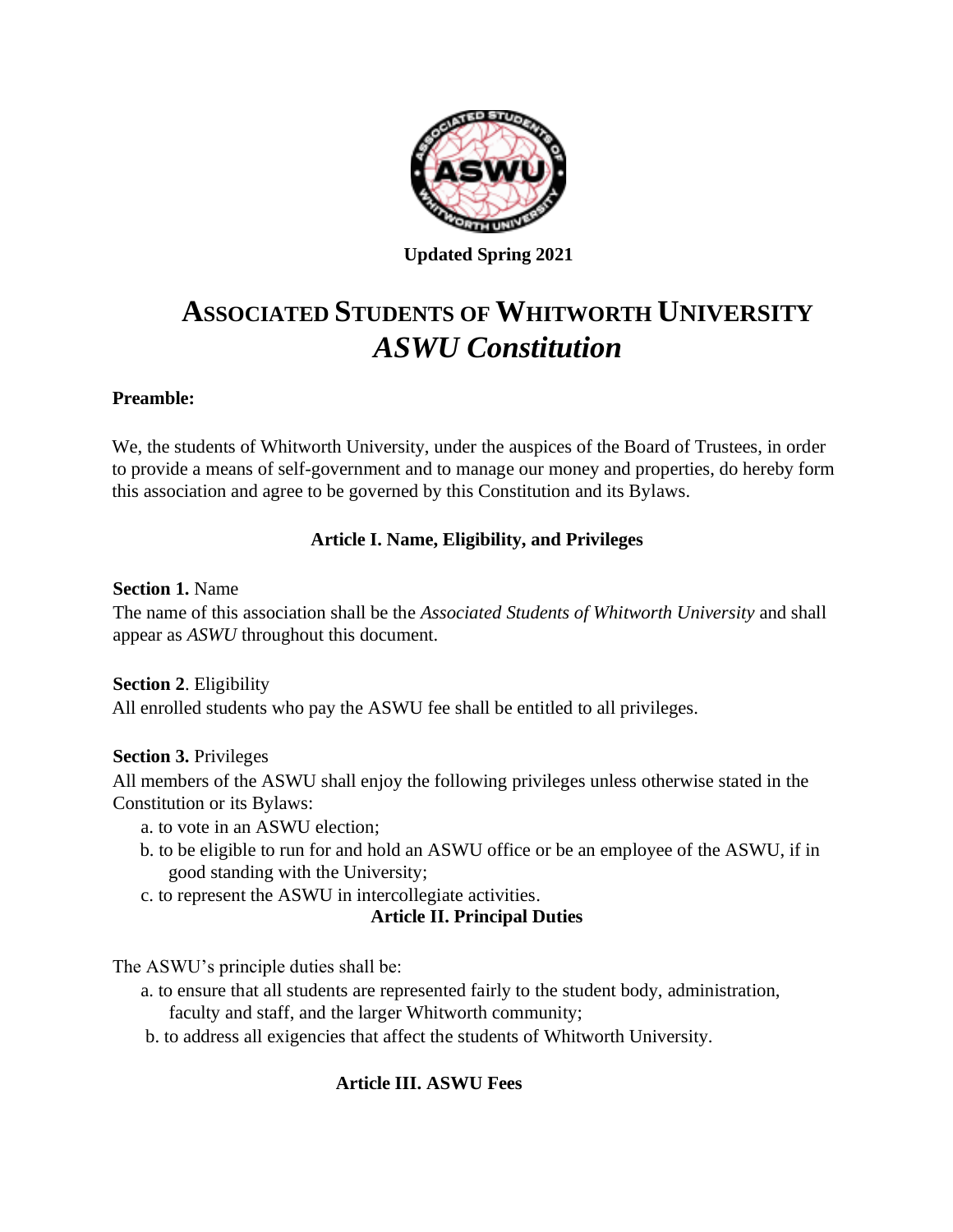#### **Section 1**. Collection

The Business Office of Whitworth University shall be responsible for the collection of all ASWU student fees and will guarantee that the ASWU shall receive no less than 95 percent of all fees collected.

#### **Section 2**. Use of Funds

The ASWU shall use student fees in ways that are consistent with the mission of Whitworth University and of the ASWU.

#### **Section 3**. Financial Standard Operating Procedures

The Financial Standard Operating Procedures shall guide the ASWU in all matters pertaining to the financial functions of the ASWU, and will be reviewed annually.

#### **Article IV. Organizational Structure: Executive Body**

**Section 1**. The executive body shall consist of a President, a Vice-President, a Financial Director, and a Communications Director.

- a. **President**: The duties of the President shall be to lead and direct the ASWU organization; serve as chief liaison between the ASWU, faculty, staff, and larger Whitworth community; to oversee all committees; chair the Review Board; and chair the Assembly meetings.
- b. **Vice-President**: The duties of the Vice-President shall be to serve as chief of Assembly; chair the Student Elections Committee.
- c. **Financial Director**: The duties of the Financial Director shall be to oversee all fiscal matters pertaining to the ASWU; and serve as chairperson of the Finance Committee and Budget Committee.
- d. **Communications Director:** The duties of the Communications Director shall be to keep records of attendance and minutes of all ASWU Assembly meetings; to support the other executives; and organize materials for the rest of the ASWU organization.

**Section 2**. Financial Compensation

The executive officers shall receive a salary not to exceed 40 percent of tuition and shall also receive reasonable expense accounts as determined by the Budget Committee.

# **Article V. Organizational Structure: Legislative Assembly**

#### **Section 1**. Composition

The legislative body, herein called the Assembly, shall consist of senators and representatives.

#### **Section 2.** Assembly Membership

a. **Senators**: Each residence hall(besides the Village), the Neighborhood, the international community, and off-campus shall have a senator whose term shall consist of one academic year.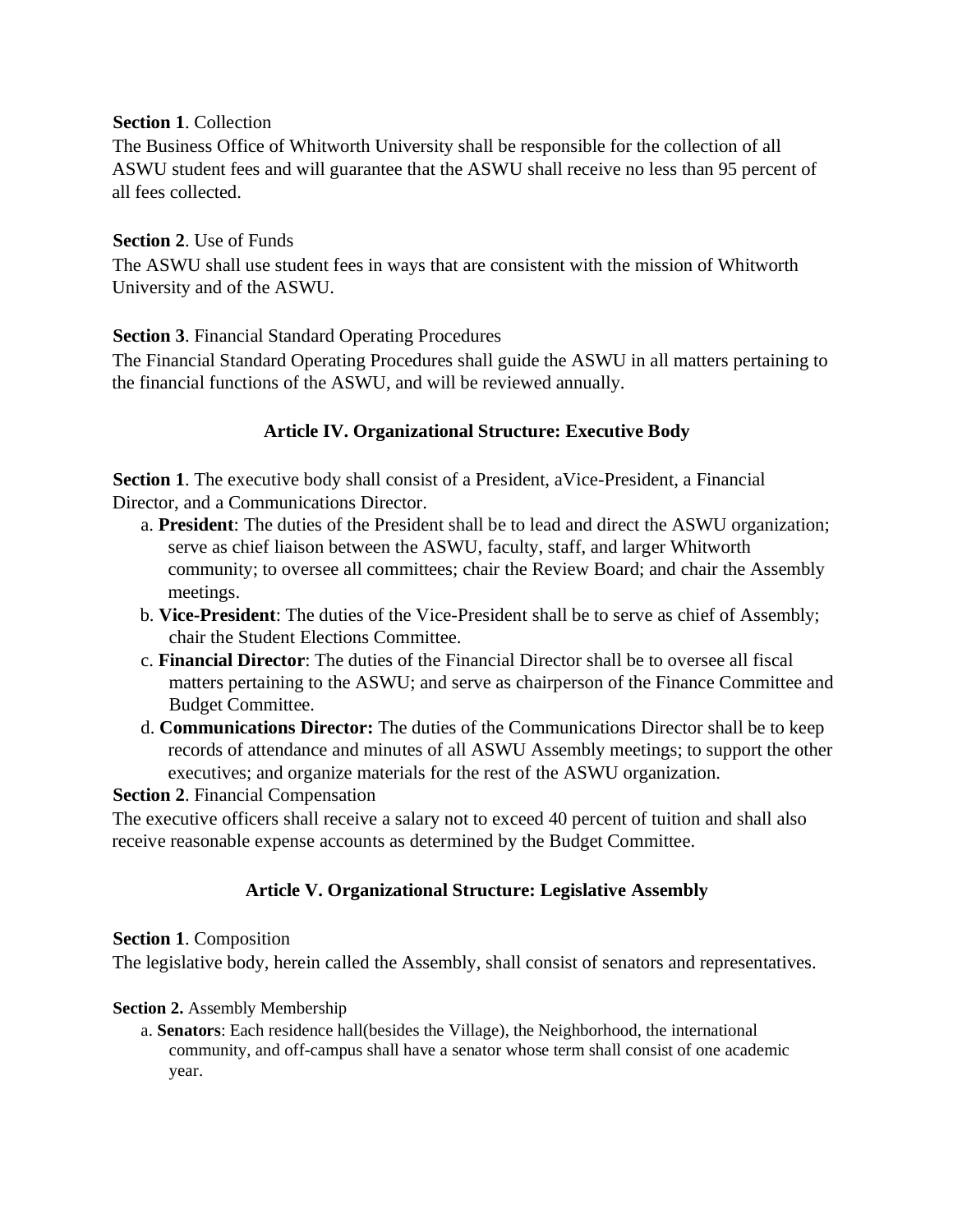b. **Representatives**: All representatives shall have a term of one academic year and be elected at the beginning of the academic year for which they serve. Representatives shall serve as advocates for specific groups of students, such as incoming students, the Village, or the offcampus population.

## **Section 3.** Meetings

The Assembly shall convene weekly, beginning within one week of the commencement of each semester and shall also meet at least once during the January term.

# **Article VI. Organizational Structure: Staff and Employees**

#### **Section 1. Director of Student Activities**

A full-time Director of Student Activities shall be hired by the university upon the recommendation of the ASWU organization. The Director of Student Activities shall serve as an advisor to the ASWU organization.

#### **Section 2**. Program Assistant

The ASWU organization shall have a Program Assistant who will be responsible to the Director of Student Activities and shall not be a full-time student.

**Section 3**. Student Employees

All ASWU student employees shall be members of the ASWU organization and hired by the Director of Student Activities or the appropriate student or staff committee through written application. The ASWU Assembly shall approve all ASWU student employee positions and job descriptions by a majority vote.

#### **Section 4**. Coordinators

The ASWU organization shall have coordinators who are responsible for programming in specialized areas.

#### **Article VII. Elections**

#### **Section 1**. Elected Positions

The student body shall elect all executive officers (except for the Communications Director) senators, and representatives.

#### **Section 2**. Eligibility

In order to be eligible to run for and hold an ASWU office or be an employee of the ASWU organization, the student must be in good standing with the University.

#### **Section 3**. Election Timeline

a. The election of executive officers and senators shall occur each spring semester.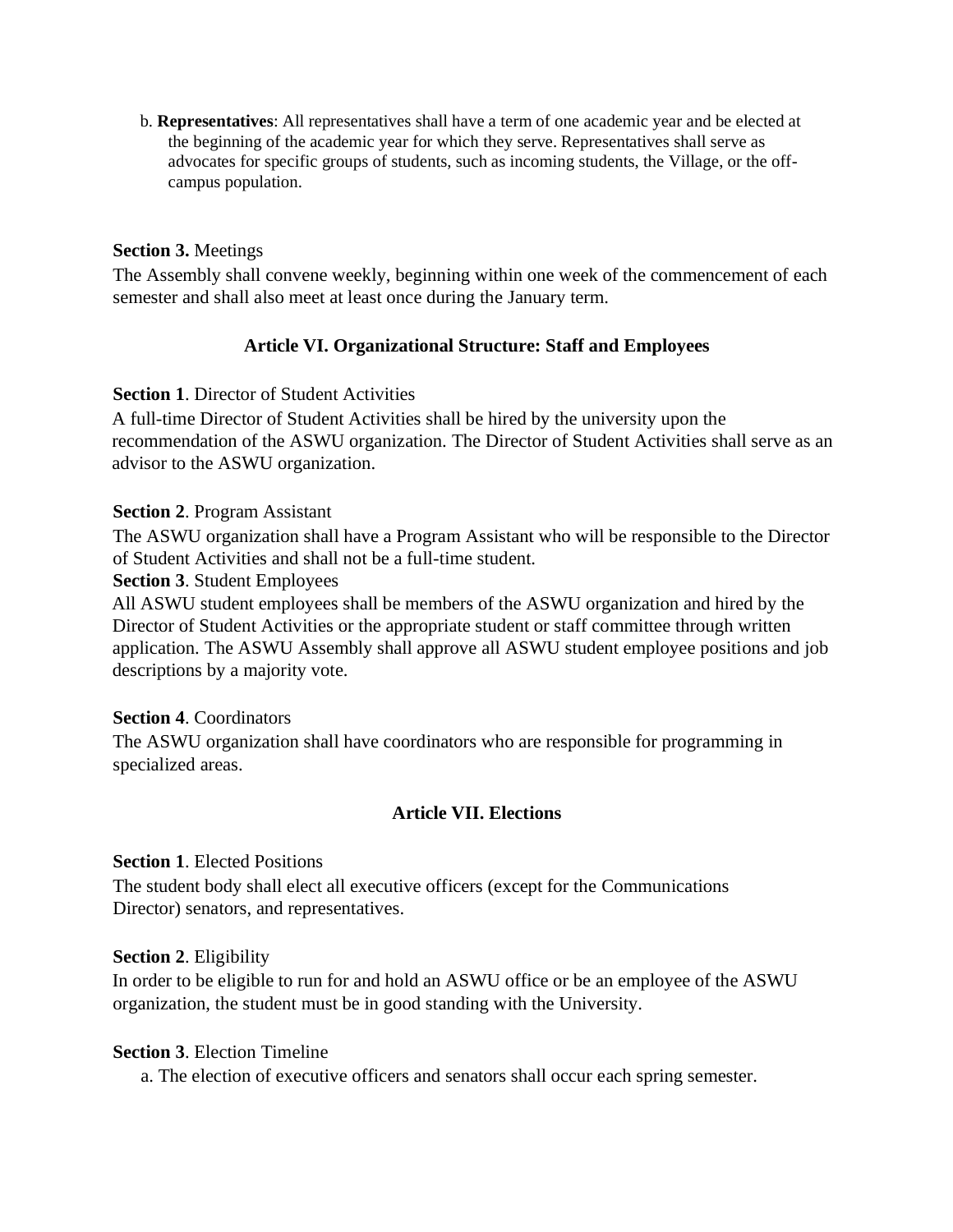b. The elections of representatives shall occur within thirty days of the commencement of fall semester.

#### **Section 4**. Ballot Requirements

All ballots shall have a *none of the above* option.

#### **Section 5**. Election Procedures

- b. **General Elections**: The winner of the general election shall be the candidate with the most votes. However, if the winner does not receive at least 40 percent of the votes cast, a reelection shall be held within four days of the closing of the general election's polls.
- c. **None of the Above Option**: If the none of the above option receives the most votes in the general election, a re-election will be held with the write-in candidates who meet the qualifications as official candidates.

#### **Section 6**. Assuming Office

Those who are elected in the spring shall assume office the Monday following commencement. Those who are elected in the fall shall assume office immediately following the general elections.

#### **Article VIII. Vacancy of Office**

#### **Section 1**. President

In the event that the Office of the President is vacated, or the president is no longer able to fulfill his/her/their duties, the vice-president shall assume the duties of the president. Likewise, in the temporary absence of the president, the vice-president shall fulfill the duties of the president.

#### **Section 2**. Vice-President

In the event that the Office of the Vice-President is vacated, or the Vice President is no longer able to fulfill his/her/their duties, the Executive Committee shall select a qualified assembly member to assume his/her/their position and duties which must be approved by a majority vote of the assembly.

#### **Section 3**. Financial Director

In the event that the Office of the Financial Director is vacated, or the Financial Director is no longer able to fulfill his/her/their duties, the Executive Committee shall select a qualified assembly member to assume his/her/their position and duties Which must be approved by a majority vote of the assembly.

#### **Section 4**. Senators and Representatives

In the event of a vacant seat in the Assembly, or a senator or representative is unable to fulfill his/her/their duties, an interim senator or representative shall be appointed by the vice president until an election can be held if necessary. If the vacancy occurs in the fall, an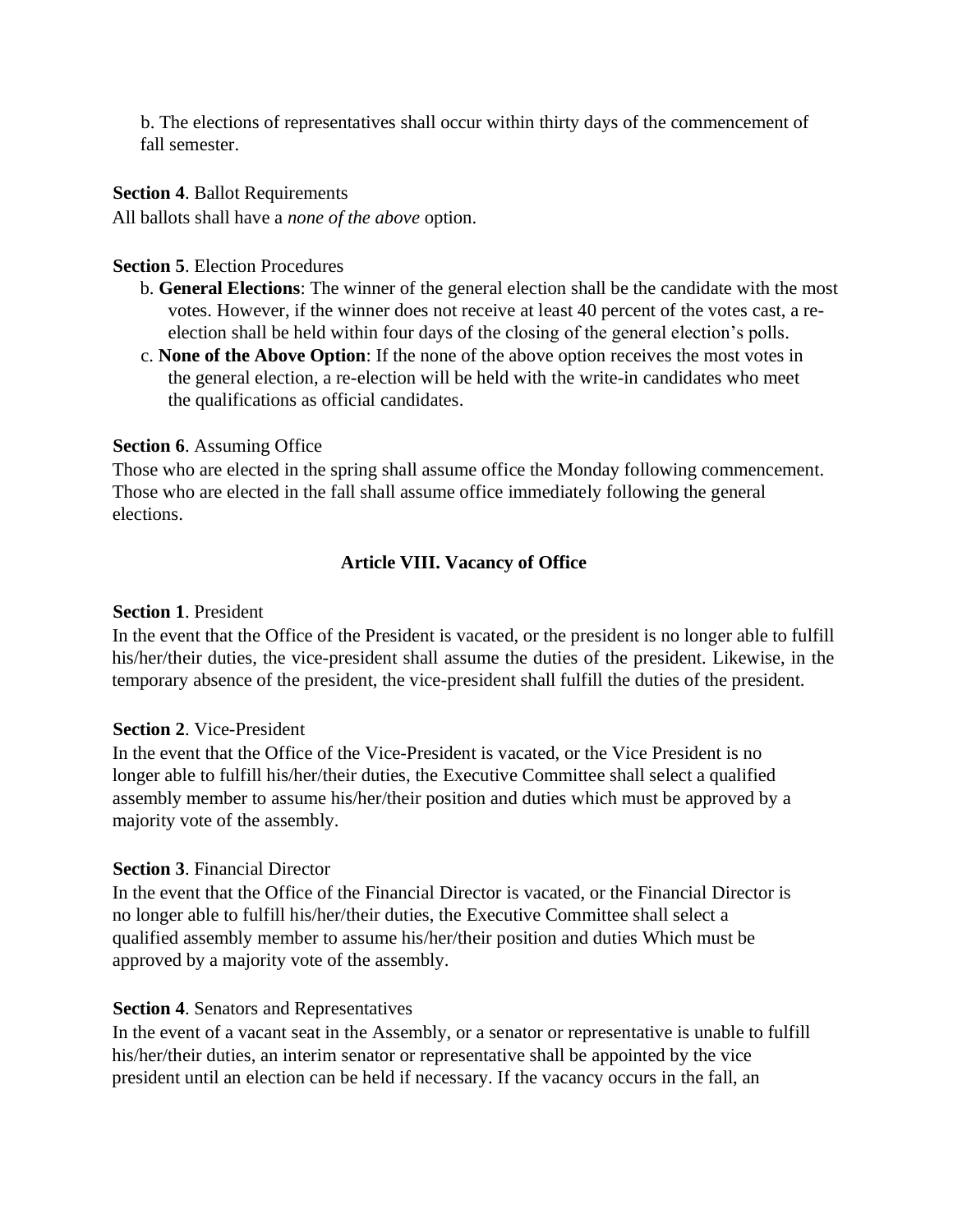election should be held within a month. If the vacancy occurs in the spring, the appointee shall serve the remainder of the term.

# **Article IX. Accountability**

## **Section 1**. Jurisdiction

- a. Every individual agreeing to serve the ASWU as an elected or hired official and every group or individual officially sponsored or chartered by the ASWU shall adhere to this Constitution and its By- Laws.
- b. Every ASWU member and their guest(s) shall adhere to this Constitution and its Bylaws while participating in or attending ASWU sponsored events.

## **Section 2**. Code of Conduct

Every individual agreeing to serve the ASWU as an elected or hired official and every officer of an officially sponsored or chartered club by ASWU shall:

a. Act in ways that are consistent with the mission and policies of Whitworth University and of the ASWU;

b. Be responsible for upholding all local, state, and national laws;

c. Maintain a cumulative 2.5 G.P.A. throughout their tenure and remain in good standing with the university..

## **Section 3**. ASWU Review Board

- a. **Purpose**: The ASWU shall have a Review Board whose responsibility shall be to determine the consequences for misconduct of those individuals or groups under the jurisdiction of the ASWU organization. It is the duty of the Review Board to determine a response to misconduct that will benefit the ASWU as an organization.
- b. **Authority**: The Review Board shall determine the consequences for misconduct as outlined in the Whitworth University Student Handbook and shall guarantee confidentiality to the individual or group under review.
- c. **Selection**: The President shall be responsible for selecting all members of the Review Board when the situation arises. However, Review Board membership must be approved by a majority vote of the Assembly.
- d. **Structure**: The Review Board shall consist of at least five members, including at least three members of the ASWU organization, and two students at large.

# **Article X. Legislation**

# **Section 1**. Voting Power

- a. Legislation under this Constitution may be passed, failed, amended, or rescinded by a majority vote of the Assembly.
- b. Legislation that has been passed, failed, amended, or rescinded shall take effect immediately, unless otherwise stated within the legislation itself.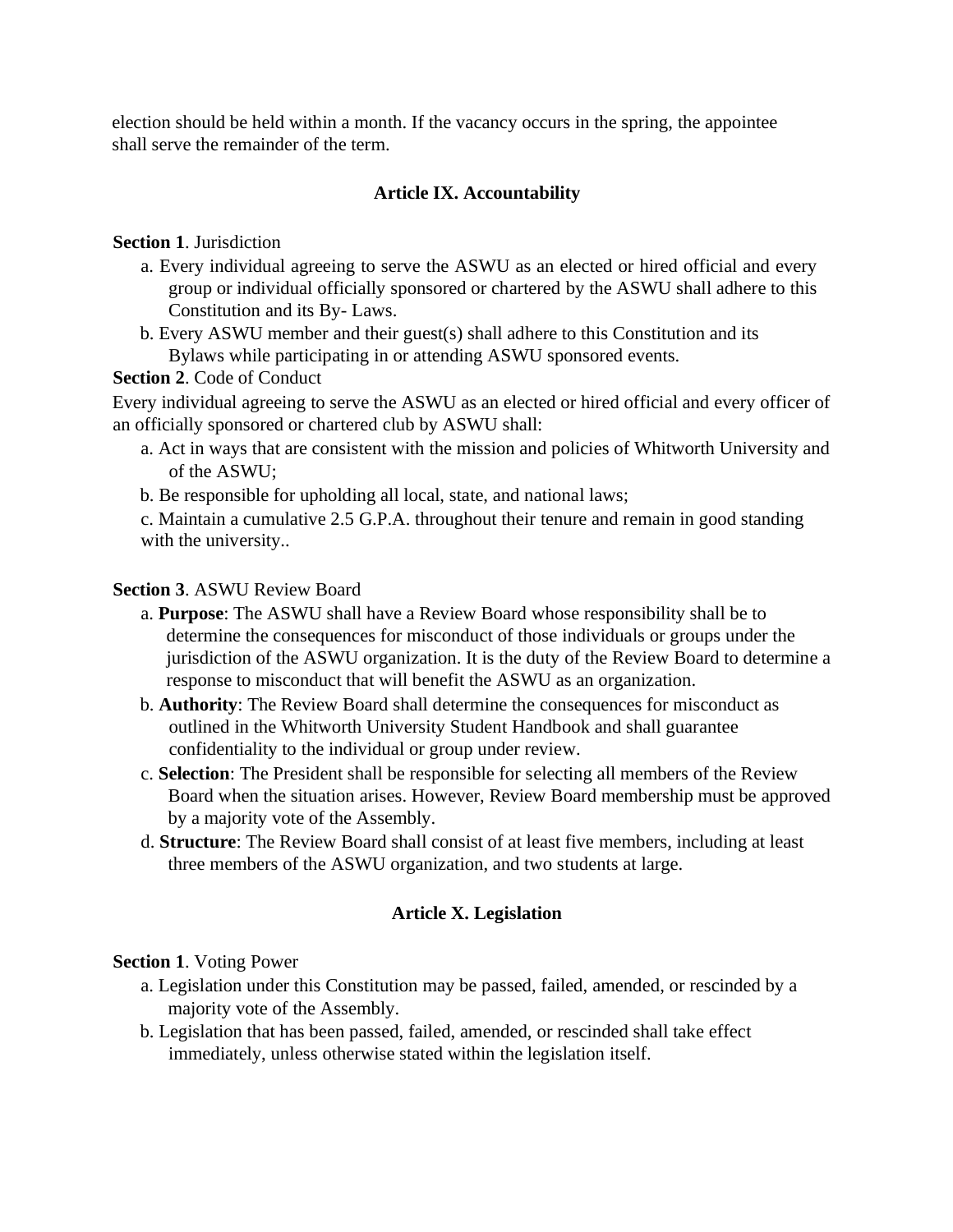## **Section 2**. Power of Initiative, Referendum, and Recall

ASWU members may exercise their powers of initiative, referendum, and recall once any given petition is signed by ten percent of the student body and submitted to the president. Recall can only be used within the same academic year.

## **Section 3**. Resolutions

Assembly members may submit statements of opinion in the form of a resolution. If the resolution is approved by two thirds vote of the Assembly, the resolution shall become the official policy, statement, or custom of the ASWU. Past resolutions may be vetoed by the Assembly by a two thirds vote.

## **Section 4**. Requisitions

All ASWU members may request financial support of the ASWU by submitting a requisition to the Financial Director. Rules pertaining to the process of requisitioning money can be found in the Financial Standard Operating Procedures.

# **Article XI. Amendments and Revisions to the Constitution**

## **Section 1**. Amendments and Revisions

Articles of amendment or revisions of this Constitution may be placed on an ASWU ballot by a two-thirds vote of the Assembly, or a petition containing the signatures of ten percent of the members of the ASWU.

## **Section 2**. Ratification

Articles of amendment or revisions of this Constitution shall be ratified by a two-thirds vote of the members of the ASWU casting ballots on the proposal, as certified by the Student Elections Committee.

# **Article XII. Bylaws**

#### **Section 1**. Authority

The Bylaws of the ASWU shall be the means by which the Articles of this Constitution are implemented and the guidelines and procedures by which the ASWU organization operates.

#### **Section 2**. Amendments and Revisions

Articles of amendment or revisions of the Bylaws may be proposed by members of the Assembly.

#### **Section 3**. Ratification

Articles of amendment or revisions of the Bylaws must be ratified by a two-thirds vote of the Assembly.

# **Article XIII. Interpretation of the Constitution and its Bylaws**